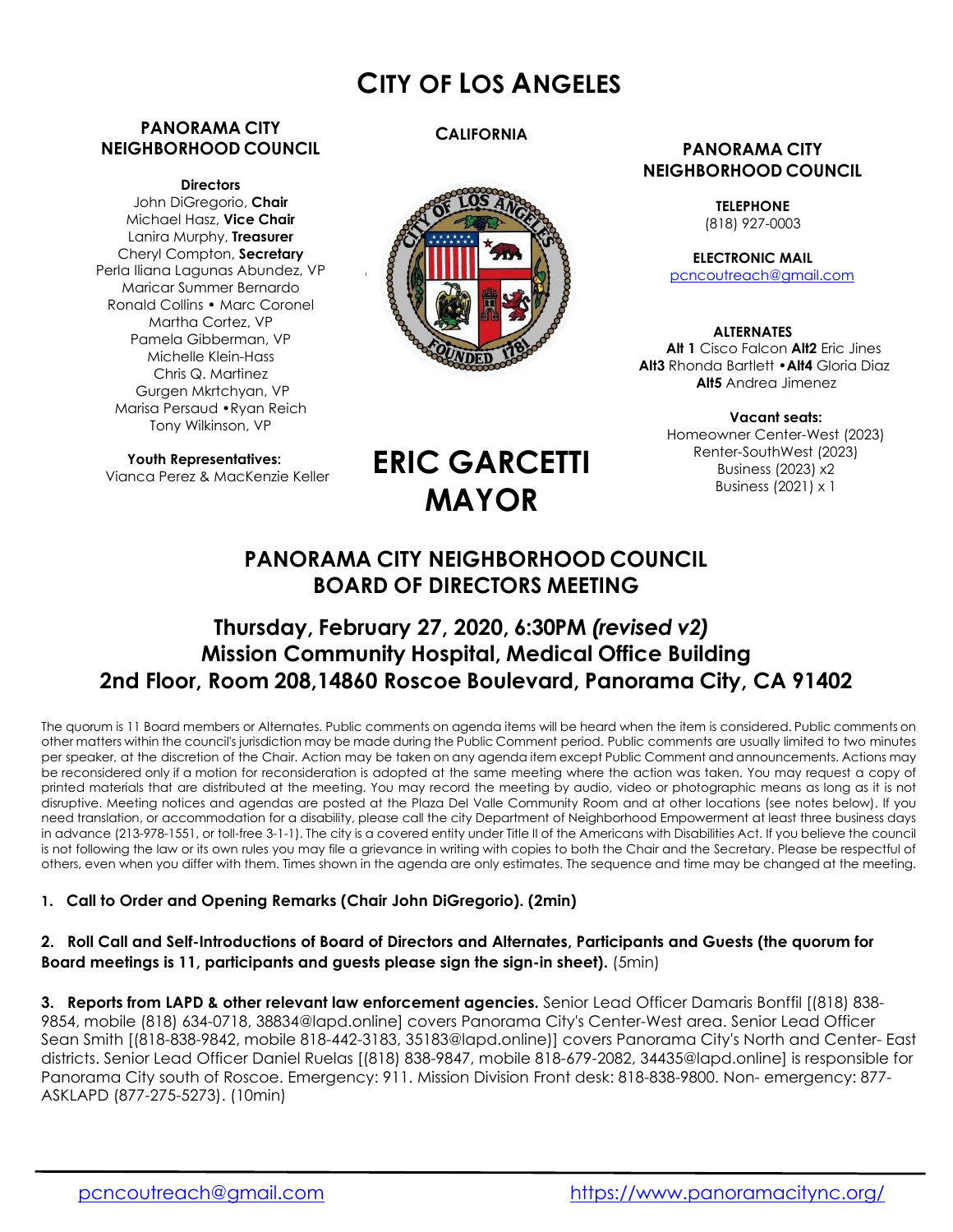

#### **4. Reports from Elected Officials' field staff and other Neighborhood Agencies/Committees.** (15 Min)

#### **DEPARTMENT OF NEIGHBORHOOD EMPOWERMENT**

 Jasmine Elbarbary (jasmine.elbarbary@lacity.org) (818) 374-9886, and Karen Hernandez (karen.hernandez@lacity.org) Van Nuys City Hall 14410 Sylvan St. 3rd Floor, Los Angeles, CA 91401 Direct Line: (818)-374-9893, Office (213)-978-1551

### **CALIFORNIA CONGRESSIONAL DISTRICT 29**

 Congressman Tony Cardenas' District Office is located at 9612 Van Nuys Blvd, #201, Panorama City, CA 91402 (818-221-3718). He is represented in Panorama City by Field Representative Lea Gonzalez, (818) 221-3718, (lea.gonzalez@mail.house.gov)

## **LOS ANGELES CITY COUNCIL DISTRICT 6**

 Andres Sandoval represents Councilwoman Nury Martinez in Panorama City (Andres.X.Sandoval@lacity.org). Area Director is Joana Reyes (Joana.Reyes@lacity.org). The district field office is located at 9300 Laurel Canyon Blvd., 2nd Floor, Sun Valley, CA 91331; 818-771-0236.

## **LOS ANGELES CITY MAYOR'S OFFICE**

 Representative, no contact info at this, represents Mayor Eric Garcetti in the East Valley Area time. The Mayor's San Fernando Valley office is located in the Van Nuys City Hall, 14410 Sylvan Street, Van Nuys, CA 91401.

## **LOS ANGELES UNIFIED SCHOOL DISTRICT, DISTRICT 6**

 Our LAUSD School Board Member is Kelly Gonez. Michael Menjivar is her Deputy Director of Community Engagement (Main (213) 241-6097 Mobile (818) 212-6887, (Michael.Menjivar@lausd.net). The District 6 office is located at 8401 Arleta Avenue, Sun Valley, CA 91352.

#### **LOS ANGELES COUNTY SUPERVISORIAL DISTRICT 3**

 Supervisor Sheila Kuehl (Sheila@bos.lacounty.gov, 213-974-3333) is located at 821 Kenneth Hahn Hall of Administration, 500 West Temple Street, Los Angeles, CA 90012. Valley District Director, Benita Trujillo (818-901- 3831; btrujillo@bos.lacounty.gov), represents supervisor Kuehl locally. The San Fernando Valley District Office is located at 7555 Van Nuys Blvd, Suite 1, Van Nuys, CA 91405.

#### **CALIFORNIA ASSEMBLY DISTRICT 46**

 Assemblymember Adrin Nazarian represents us in a district that runs from North Hills and Panorama City south to Studio City and the Hollywood Hills. His field office is located in the State Office Building at 6150 Van Nuys Blvd, Suite 300, Van Nuys, CA 91401. His Field Representative for Panorama City is Julissa Rodriguez, (818-376-4246, Julissa.Rodriguez@asm.ca.gov.

#### **CALIFORNIA SENATE DISTRICT 18**

 District 18 State Senator Bob Hertzberg maintains a field office in the State Office Building at 6150 Van Nuys Blvd., Suite 400, Van Nuys, CA 91401 (818-901-5588). His Field Deputy for Panorama City is Eveline Bravo-Ayala (evenline.bravo-ayala@sen.ca.gov). The District Director is Barri Worth Girvan (Barri.Girvan@sen.ca.gov).

## **NEIGHBORHOOD COUNCIL BUDGET ADVOCATES**

 The NC Budget Advocates serve the Neighborhood Council Boards and their stakeholders in matters related to the City of LA's budget and City Services. Issues related to your quality of life and how they are directly impacted by the budget are the BA's primary area of focus. Contact your Region 1 Budget Advocate John DiGregorio at johndpcnc@gmail.com.

#### **RECREATION AND PARKS**

 Announcements and updates from our Panorama City representatives and any other neighboring Rec and Parks teams. Panorama Park Representative Oscar Cardenas (oscar.cardenas@lacity.org)

## **PANORAMA CITY CHAMBER OF COMMERCE**

 The Panorama City Chamber of Commerce, incorporated in 2016, is composed of business and professional men and woman who are civic-minded citizens. The Chamber's mission is a collective effort to promote the welfare of our community and make it the best community in Los Angeles to shop, live, and to make a living in. Contact Field Representative Alberto Martinez at alberto@panoramachamber.com.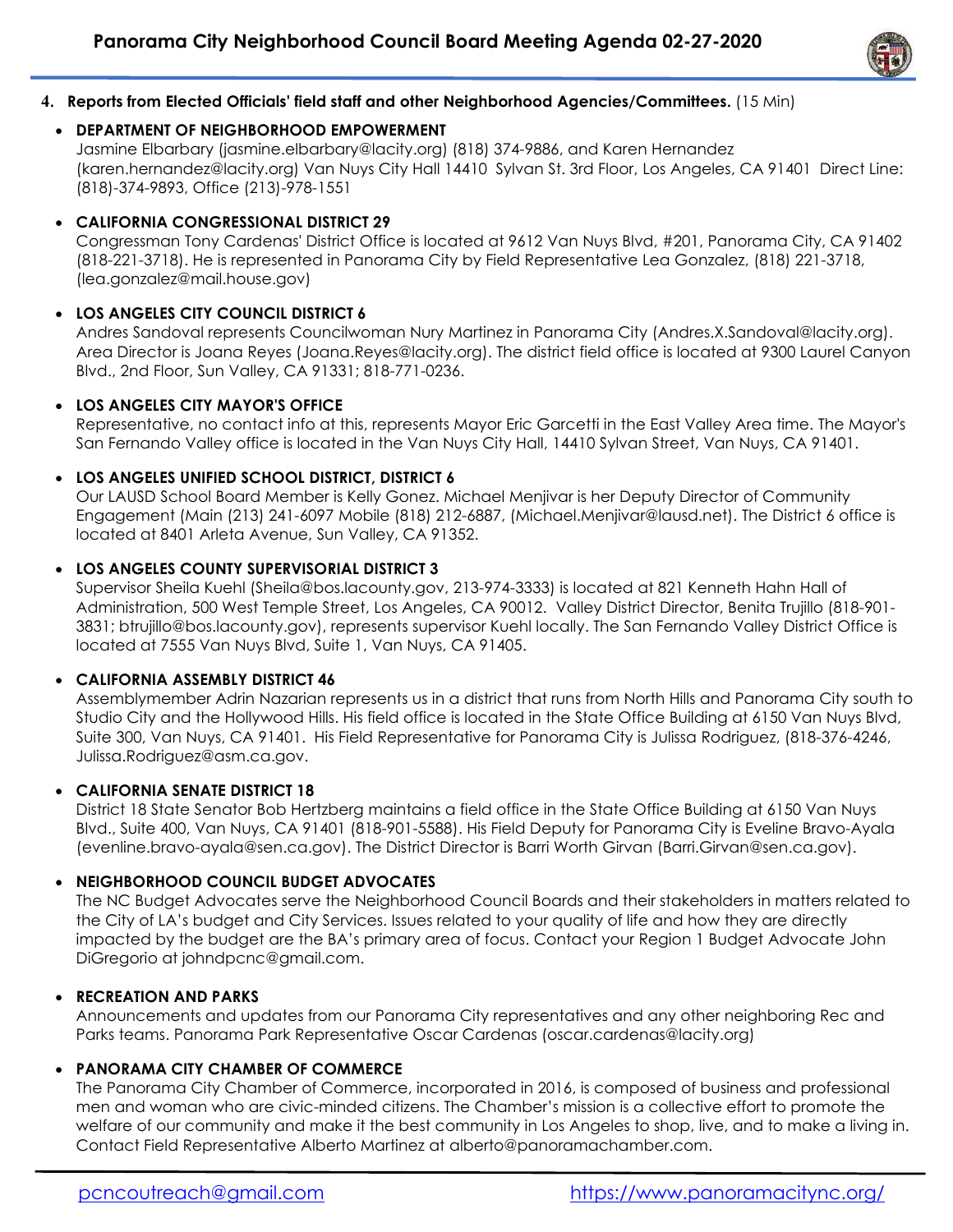

## **5. Public Comment and General Announcements**

- a. Limited from 2-5 minutes at the discretion of the presiding officer
- b. Limited to non-agenda items
- c. Speaker cards will be made available if attendance is significant
- **6. Consideration and possible action on the unanimous recommendation of the Land Use Committee that the Board SUPPORT the development of a 239 unit senior affordable apartment community with at grade podium parking and four stories of residential units above in two buildings, revision of the approved plans for case number CPC-2018-2005-ZC and a site plan approval, and the demolition of the existing furniture sales and automotive service buildings at 7700 North Woodman Avenue.** [The site is the current Michael's Furniture Warehouse and the adjacent auto shops. It extends East to Ventura Canyon Avenue.] The Land Use Committee's motion ALSO asks that the Board RECOMMEND that the developer consider the following project changes. (1) Provide more guest parking by creating a flexible assignment of the 219 parking spaces (which are about .9 to 1 instead of the required .5 to 1 unit) so that reserved parking can be allocated by current need instead of by permanent assignment, yielding more guest spaces. (2) Consider showers large enough to hold a chair instead of tubs because of the difficulty of entrance and exit over the tub wall for many seniors. (3) Wire every unit so that it can support a visitor access communication panel that is suitable for residents who are deaf or hard of hearing, while still installing these more expensive panels only in selected units. This will allow installation of these special panels at an incremental cost when necessary.
- **7. Consideration and possible action on the recommendation of the Commerce committee to support one or more education meetings about the city's new street vending ordinance**, in English and in Spanish, in conjunction with ICON-CDC and / or Council District 6, including how to apply for a permit before June 30 (after which the fee increases significantly), and to allocate up to \$500 for each of one or two meetings for translation expense and for light food and refreshments for the public.
- **8. Discussion and possible action for approval: Recommendation to the board from the youth committee to support the upcoming Dia Del Nino event at Sepulveda Rec Center on 4/25.** Up to \$600 for the purchase of food for the event. PCNC Outreach table will also be set up at event.
- **9. Discussion and possible action for approval: Recommendation to the board from the youth committee to support the efforts of a mural at Panorama Rec Center.** The youth would like to begin researching the efforts and potential partnership with Casa Esperanza for the artist. Oscar Cardenas, PC Rec Center director is in support of this project.
- **10. Discussion and possible action for approval of up to \$1,500 for the services of a DONE-approved minute-taker, as requested by Cheryl Compton.** The Secretary is currently 5-6 months behind on minutes because of a heavy work schedule. If a note-taker could keep PCNC current going-forward, the Secretary would be able to chip away at the backlog. Secretary would continue to prepare BACs, rosters and other ad hoc DONE-related materials as needed.
- **11. Discussion and possible action for approval: Proposal from Michael Hasz to the board to present a certificate of appreciation to Quentin Tarantino for his representation of Panorama City in his film** *"Once Upon a Time in Hollywood,"* which would be sent to his agent at WME Entertainment. Printing/framing/postage not to exceed \$75. Michael to provide draft of language for certificate.
- **12. Discussion and possible action for approval of any financial statements, Monthly Expenditure Reports (MER's), or other ongoing monthly financial documents prepared by the Treasurer of Finance Chair which have not yet been approved by the Board.** Treasure/ Finance Chair to provide details. This item does not cover special or annual financial documents. **[January MER]** (10 min)
- **13. Discussion and possible action to approve the Board meeting's minutes for the last Board meeting and any other prior meetings not yet approved.** *None at this time.* (5 min)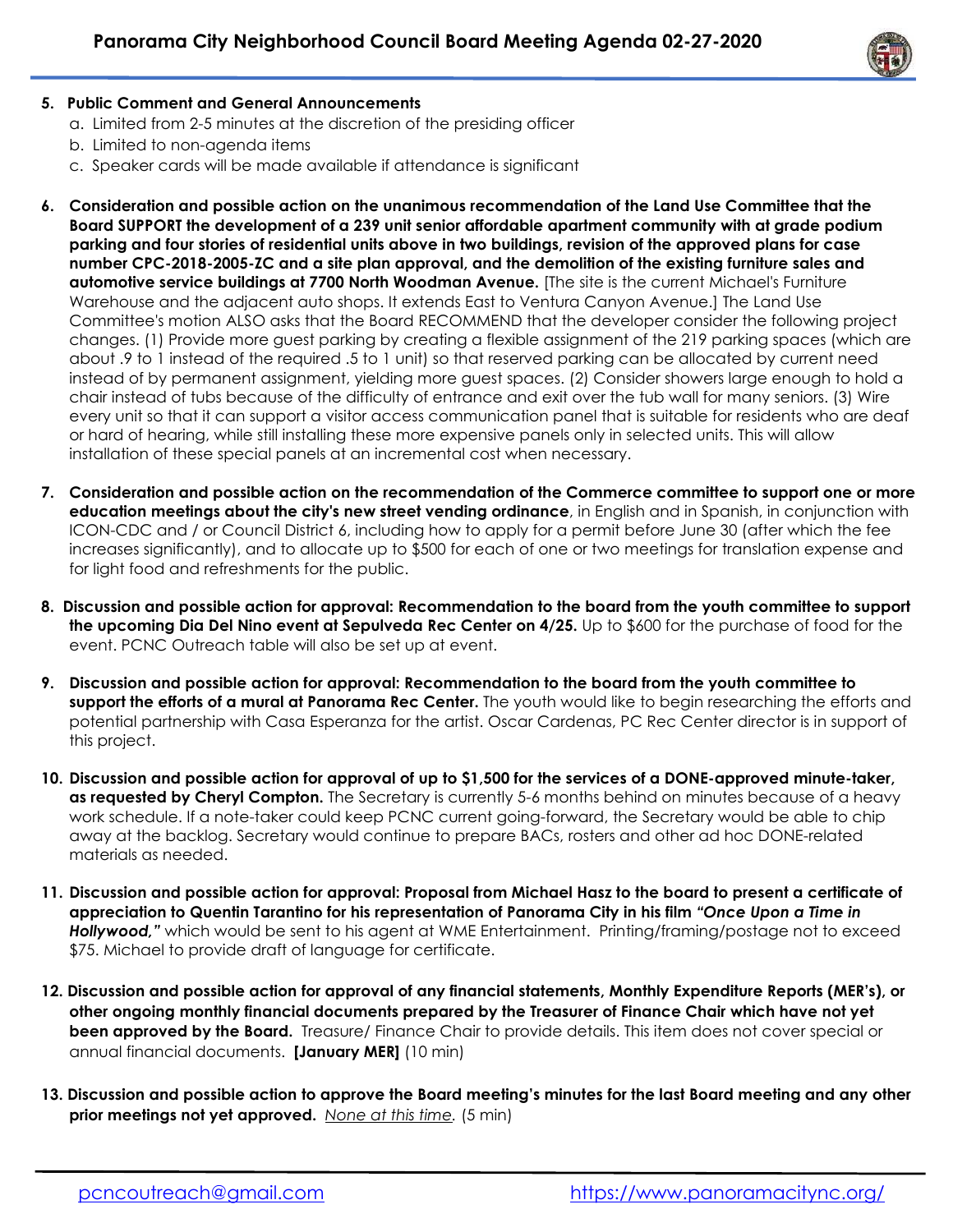

- **14. Discussion and possible action to appoint any interested qualified stakeholders to any appropriate vacant board seats including Youth Representatives.** (5min)
	- Candidates must present documents to the Secretary that prove their identity and a "stake" in the Neighborhood Council, as required by each seat.
	- Examples: Driver's License, Consular Card or Student ID will prove identity. A Driver's License with a current address will also prove that a person lives within the council boundaries.
	- District seats are specific to either "homeowner" or "renter". For this reason, homeowners must present a recent mortgage statement or a tax bill, and renters must present a recent rent receipt or a lease. Business seats require a business card with a local address, a Business Tax Registration Certificate, or some other indication that the person works (including volunteer work) or operates a business within the council boundaries.
	- Community Interest stakeholders (for an Unlimited At-Large seat) must provide a document that proves a substantial and ongoing interest within the boundaries, which is often evidenced by membership in a local organization. However, Community Interest stakeholders can be appointed to either of the vacant Alternate positions.) Signed letters from responsible parties can also be provided. The Secretary will determine the adequacy of the candidate's documentation.
	- No actual documents will be kept and interested stakeholders are only required to show the document for verification.
	- The council may appoint one or more Youth Representative(s) for a one-year term. A Youth Representative is not part of the voting Board. This is a position that allows youth to express opinions on council issues.

#### **15. Discussion, nomination, and selection of Committees to include adding new Committee Chairs or new members to each committee.** Also includes 2-minute report form each committee. The current committees are listed below. (20 min)

| <b>Standing Committees</b> |                                 |                              |                                                             |
|----------------------------|---------------------------------|------------------------------|-------------------------------------------------------------|
| Name                       | Chair/Co-Chairs                 | Contact Email                | Meeting Date/Time/Location                                  |
| Commerce                   | Perla Iliana Lagunas<br>Abundez | Perlita.northhills@gmail.com | 4th Mondays, 7:40pm, Plaza del Valle<br>(or after Land Use) |
| Finance                    | Gurgen Mkrtchyan                | gurgen@ympklaw.com           | As needed                                                   |
| Land Use                   | <b>Tony Wilkinson</b>           | lawilkinson@acm.org          | 4th Mondays, 7pm, Plaza del Valle                           |
| Outreach                   | Andrea Jimenez                  | jimenezandrea074@gmail.com   | 2nd Thursdays, 6:30pm, Panorama<br><b>Rec Center</b>        |
| Rules                      | Cheryl Compton                  | ComptonPCNC@gmail.com        | As needed                                                   |
|                            |                                 |                              |                                                             |
|                            |                                 |                              | <b>Ad-Hoc Committees</b>                                    |
| City Life & Beautification | John DiGregorio                 | johndpcnc@gmail.com          | First Thursdays, 7pm, Panorama<br><b>Rec Center</b>         |
| Public Safety              | Martha Cortez                   | Martha.Cortez.PCNC@gmail.com | 2nd Thursdays, 6:30pm, Panorama<br><b>Rec Center</b>        |
| Education                  | Pamela Gibberman                | pgibberman@gmail.com         | 4th Mondays, 6pm, Plaza del Valle                           |
| Youth                      | Martha Cortez                   | Martha.Cortez.PCNC@gmail.com | 2nd Thursdays, Panorama City High<br>School                 |

**16. Discussion and possible action to remove any board member(s) that have violated Article V, section 7 "Absences" of the PCNC By-Laws.** Pursuant to this section any board member that has two (2) consecutive absences or three (3) absences within a six (6) month period for regularly scheduled board meetings and that are not excused by the Chair may be removed from the board by a majority vote of all those board members present. The board member subject to the removal vote may address the board but is not allowed to vote. (5 min)

#### **a. The following board members meet these criteria to be removed: Rhonda Barlett (Alt 3)**

#### **17. ADJOURNMENT**

Council Process: The council gained its official city role upon certification by the Board of Neighborhood Commissioners on March 15, 2007. Everyone who lives, works or owns real property within the boundaries of the Panorama City Neighborhood Council, or who declares a Community Interest in the area and the basis for it, is a "stakeholder". All stakeholders are members of the Council. Stakeholders elect a Board of Directors to represent them. This Board is recognized as the decision-making entity by the City of Los Angeles. The current Board was elected on April 2, 2016. While the Board is the official decision-making entity, meetings